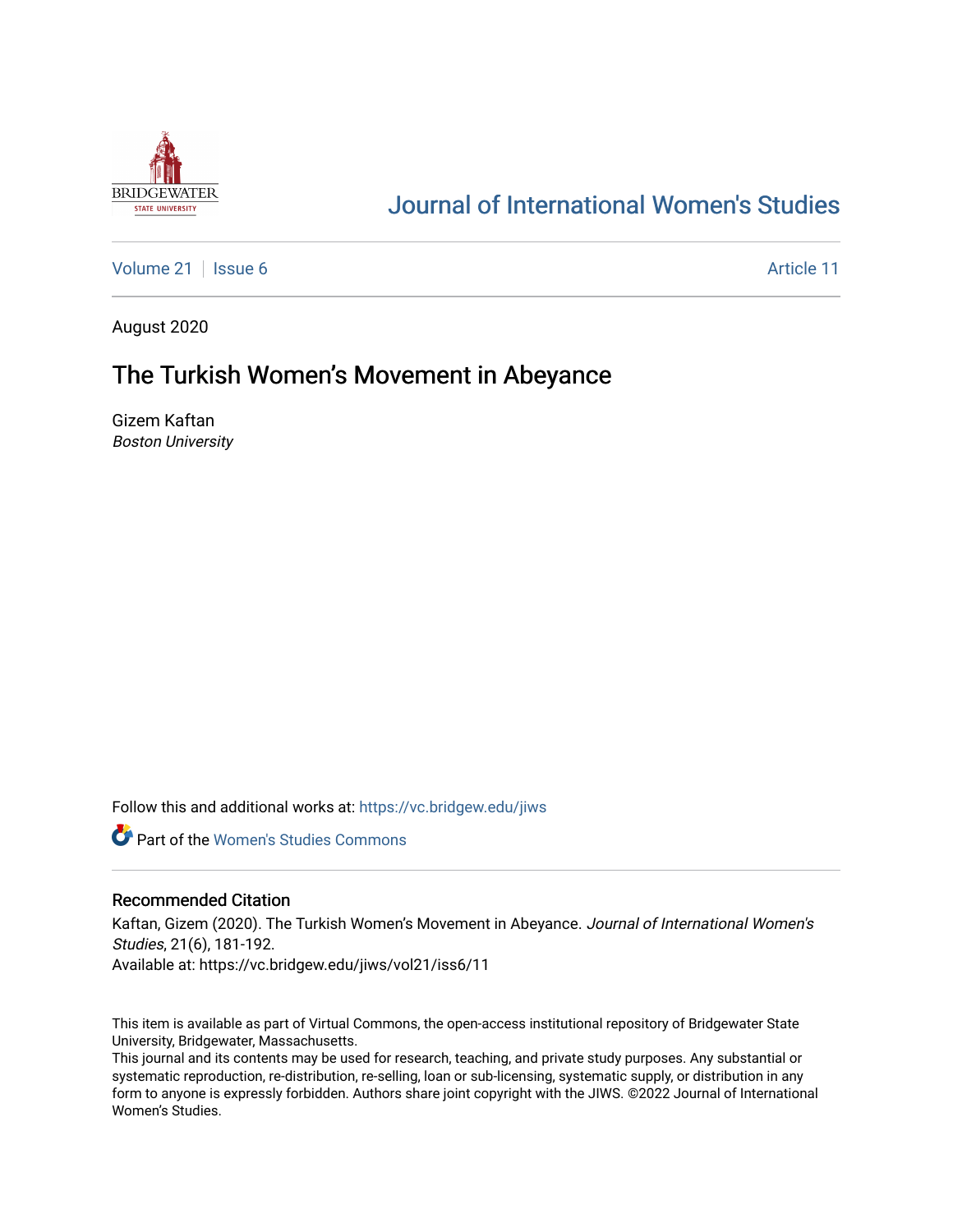#### Kaftan: The Turkish Women's Movement in Abeyance

This journal and its contents may be used for research, teaching and private study purposes. Any substantial or systematic reproduction, re-distribution, re-selling, loan or sub-licensing, systematic supply or distribution in any form to anyone is expressly forbidden. ©2020 Journal of International Women's Studies.

#### **The Turkish Women's Movement in Abeyance**

By Gizem Kaftan<sup>1</sup>

#### **Abstract**

The Turkish women's movement started during the Ottoman era, and it is still in process in the newly established Turkish Republic. This paper examined the Turkish women's movement, which began after 1923 and found that the Turkish women's movement had two abeyance cycles. The first abeyance period in the Turkish women's movement took place between 1935 and the 1960s. In the first abeyance period, the reasons for the abeyance were economic problems, World War II, and the changing political arena in Turkey. In 1945, Turkey became a multi-party democracy, and this changed political opportunity structures. After 1960, the Turkish women's movement picked up, but it was not very active until the 1980s. During this time, leftist organizations were very active, and they mobilized women in their organizations. The second abeyance period started after the 2010s when the religious Justice and Development Party in Turkey started to consolidate its power. From 2010 onwards, the political opportunity structures are closed for women, and women have a hard time to find elite allies for their causes. In the current political climate, even though there are many active women's organizations, they are not effective.

*Keywords:* Feminism, Abeyance theory, Turkey, Social movements, Feminist movements, Turkish women, Turkish women's movement, Turkish feminism

#### **Introduction**

The Turkish women's movement has a long history of activism, along with a record of legislative gains as well as progress in the social area. Both external and internal factors and forces shaped the Turkish women's movement, but the most effective force influencing the Turkish women's movement has been the state. At the start of the Turkish women's movement, there was only one active organization, focused on gaining suffrage for Turkish women (Libal, 2008). Here followed a long abeyance period, and in 1960, Turkey experienced a military coup. Prior to this coup d'état, there had been only one party in the parliament, the religious and conservative Democrat Party. Thereafter, we saw a radical women's movement in the leftist parties of Turkey, notably the Turkish Communist Party (Özçürümez and Cengiz, 2010). Another military coup in 1980, did not end up liberating people. This coup created a void in Turkish politics, especially on the Left, and gradually the women's movement filled that void.

This article focuses on the evolution of the modern women's movement during the Republican era after 1923. It addresses three main research questions: Did the Turkish women's movement enter an abeyance cycle during the period from 1935 and 1960; is the Turkish women's movement in an abeyance cycle now? If so, when will this abeyance cycle end? The article argues

<sup>&</sup>lt;sup>1</sup> Gizem Kaftan is a current Ph.D. student at Boston University's Political Science department. She received her Master of International Affairs from Northeastern University and her bachelor's degrees from Koc University, Turkey. Her research interests include European politics, Turkish politics, and women's studies.

Journal of International Women's Studies Vol. 21, No. 6 August 2020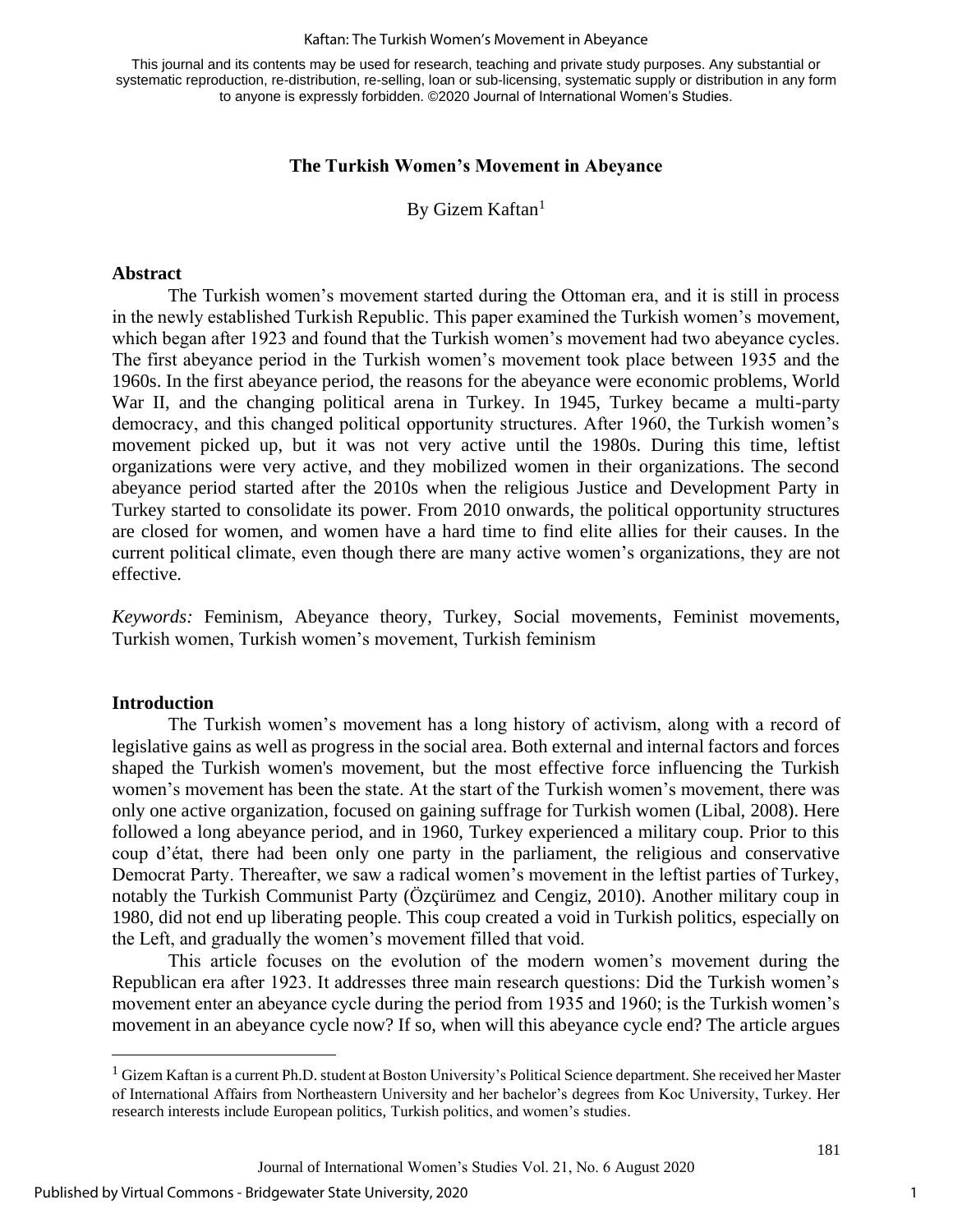that the answer to the first two questions is yes. However, we cannot predict when the present abeyance period will end. In this paper, I draw on the prodigious literature on the Turkish women's movement and examine it through the lens of social movement theory. In particular I draw on Verta Taylor's (1989) abeyance cycles theory and apply it, for the first time, to an analysis of the evolution of the Turkish women's movement. I also show why two abeyance periods are different from each other.

I begin with a review of the literature, followed by a descriptive account of critical events in the history of the Turkish women's movement, with a focus on the characteristics of the first abeyance period. I, then, explain the developments in the Turkish women's movement starting from the 1980s, with a focus on the second present period. I end with concluding remarks.

#### **Social Movements and Abeyance Theories**

In their work, McAdam, McCarthy, and Zald (1996) explained the importance of political opportunity structures, mobilizing structures, and framing processes. They explain that the "emergence of a particular social movement on the basis of changes in the institutional structure or informal power relations of a given national political system" shows us the significance of the political opportunity structures (McAdam et al., 1996, p. 2). This idea is relevant to the present study because Turkey experienced two coup d'états, which led to significant changes in the political structure. Mobilizing structures are defined as "collective vehicles, informal as well as formal, through which people mobilize and engage in collective action" (McAdam et al., 1996, p. 2). Mobilizing structures may change. For example, at one time, the Turkish Women's Union was a large organization with transnational connections (Libal, 2008). McAdam et al. (1996) also provide a list of dimensions showing the factors salient to the emergence and evolution of a social movement. These include "the relative openness or closure of the institutionalized political system", "the stability of that broad set of elite alignments that typically undergird a polity", "the presence of elite allies" and "the state's capacity and propensity for repression" (McAdam et. al., 1996, p. 10). These factors, too, are relevant to our study. The Turkish women's movement enjoyed the support of elite political allies in the 1990s, but this began to change in 2002 when the Justice and Development Party came to power (Ayata and Tütüncü, 2008; Eşlen-Ziya, 2012).

Taylor (1989) applied her abeyance theory to the American women's movement. She explained that abeyance structures had three functions: "promoting the survival of activist networks," "sustaining a repertoire of goals and tactics," and "promoting a collective identity that offers participants a sense of mission and moral purpose" (Taylor, 1989, p.762). Studying two organizations with several chapters: National Woman's Party and the National Organization for Women, she identified several reasons for the abeyance of the movement. One was that the "advocates of women's rights lacked access to and support from the established political system" (Taylor, 1989, p. 764). Another was that "the cultural ideal of "the feminine mystique" that emerged after World War II affirmed the restoration of "normal family life" (Taylor, 1989, p. 764). Moreover, she created five variables related to the abeyance process: "temporality, purposive commitment, exclusiveness, centralization, and culture" (Taylor, 1989, p. 765).

Some scholars have criticized aspects of Taylor's abeyance theory. Bagguley (2002), who researched the abeyance in the British women's movement after the 1990s, argued that Taylor had a "rather narrow focus on formal social movement organizations" (Bagguley, 2002, p. 171). He argued that it would be hard to apply Taylor's theory "to those movements that have not developed extensive formal organizations, and that depend upon more informal network-like forms of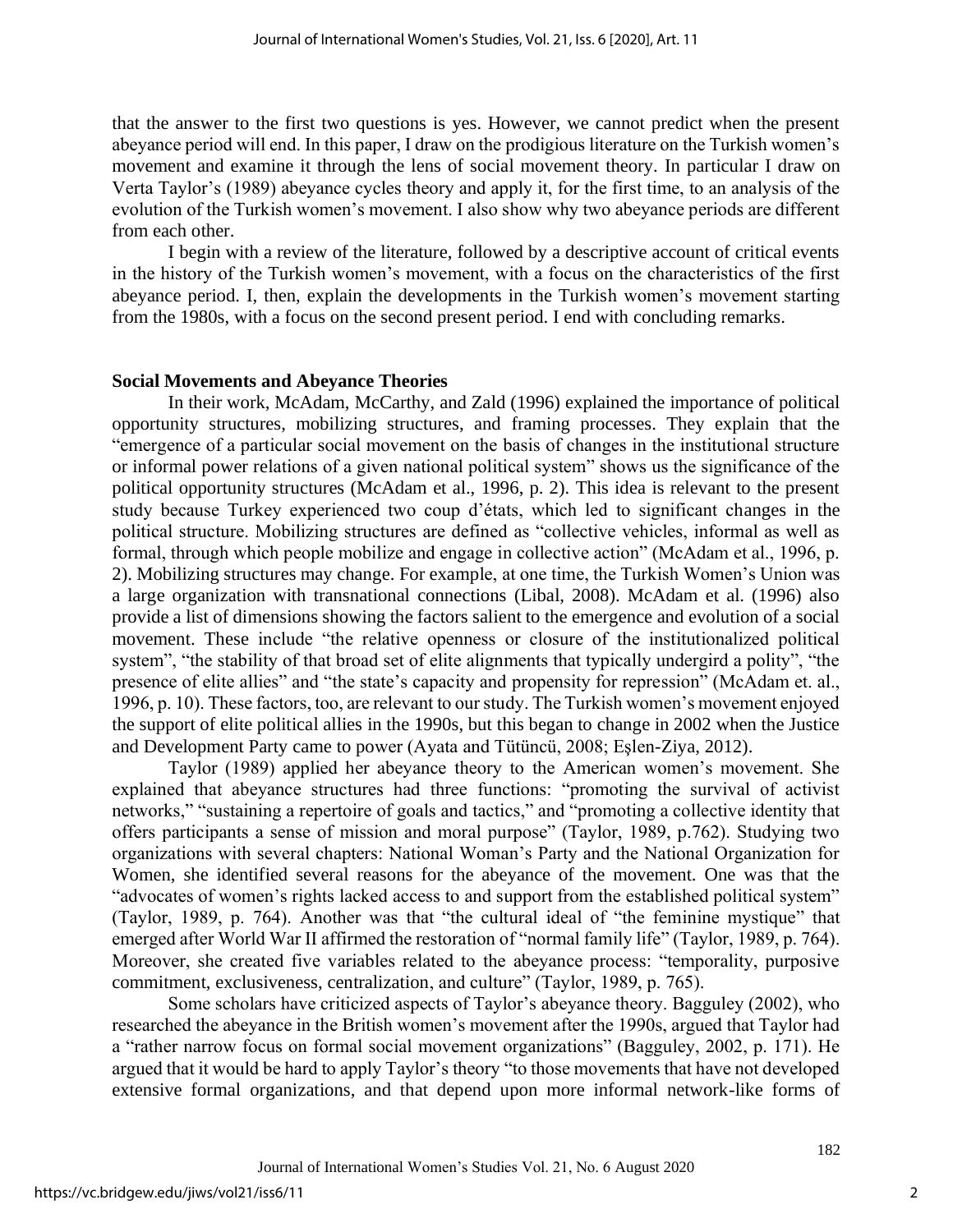association" (Bagguley, 2002, p. 171). He added that "social movements with this informal network-like form of association are at risk of going beyond abeyance, and ceasing to exist, even in this relatively torpid state" (Bagguley, 2002, p. 171). Network-like organizations are essential because of the changing mobilizing structures and technology, and horizontal organizations have been on the rise (Moghadam 2013; Tüfekçi, 2017). Even though "some formal types of social movement organization are more efficient as carriers of abeyance structures than informal network-like forms of association," with the changing world, we should pay attention to informal and horizontal organizations as well (Bagguley, 2002, p. 171).

Holland and Cable (2002) argued that Taylor's abeyance theory paid too much attention to factors external to the organizations. In their work, they analyzed "a grassroots SMO [Social Movement Organization] with a local constituency" (Holland and Cable, 2002, p. 299). They argued that this organization's "ability to mobilize is influenced by internal organizational factors rather than external political conditions" (Holland and Cable, 2002, p. 299). In their research, Holland and Cable (2002) examined Solutions to Issues of Concern to Knoxvillians, which was established in 1982 and "has undergone two cycles of abeyance and resurgence" (p. 299).

Sawyers and Meyer (1999) analyzed the relationship between public policy and abeyance periods. They argue that because the political systems "for mobilization or policy reform need not be either open or closed but may be partly opened, and opportunities may vary across political issues and constituencies over time" (Sawyers and Meyer, 1999, p. 189). They maintained that "the boundaries of a policy domain are fluid," and for a political change, "mobilizing political protest is one way to do this" (Sawyers and Meyer, 1999, p. 190). They asked several questions that were also relevant to the Turkish case. They asked: "Can the presence of a political movement, in this case, the women's movement, actually affect the policymaking process and the content of policy?" (Sawyers and Meyer, 1999, p. 191). To this question, my answer is yes because as we will see later, the Turkish women's movement gained rights and changed the policy agenda in the past (Gündüz, 2004; Özçürümez and Cengiz, 2010; Tekeli, 2010; Ayata and Tütüncü, 2008; Arat, 1994; Müftüler-Bac, 1999; Eşlen-Ziya, 2012). The second question was, "If the women's movement was indeed less visible and active, or in abeyance, in the 1980s, was this a cause or an effect of a conservative political climate?" (Sawyers and Meyer, 1999, p. 191). These questions were posed in connection to the U.S., but if we change the 1980s to the 2010s and the setting from the U.S. to Turkey, the answer to this question similarly is "yes."

In their article, Amenta et al. (2010) explain the political consequences of social movements and argue that the main aim of a social movement is to create a policy change in line with its ideology. They state that key decisions are made by the elites such as political executives but not by the social movement organizations, so the social movement organizations should affect the elites' ideas to achieve a policy change. This, too, is relevant to the Turkish case. Social movements can help change policy; can be used as an analysis tool as stated above, the Turkish women's movement experienced a number of legislative victories, at least until the start of the new century (Gündüz, 2004; Özçürümez and Cengiz, 2010; Tekeli, 2010; Ayata and Tütüncü, 2008; Arat, 1994; Müftüler-Bac, 1999; Eşlen-Ziya, 2012).

#### **History of the Turkish Women's Movement**

#### *First Steps of the Turkish Women: From 1923 to 1935*

After World War I, the Ottoman Empire was defeated, and its territories were divided among imperialist forces in the Sevres Agreement. The Turkish Liberation War ensued, and in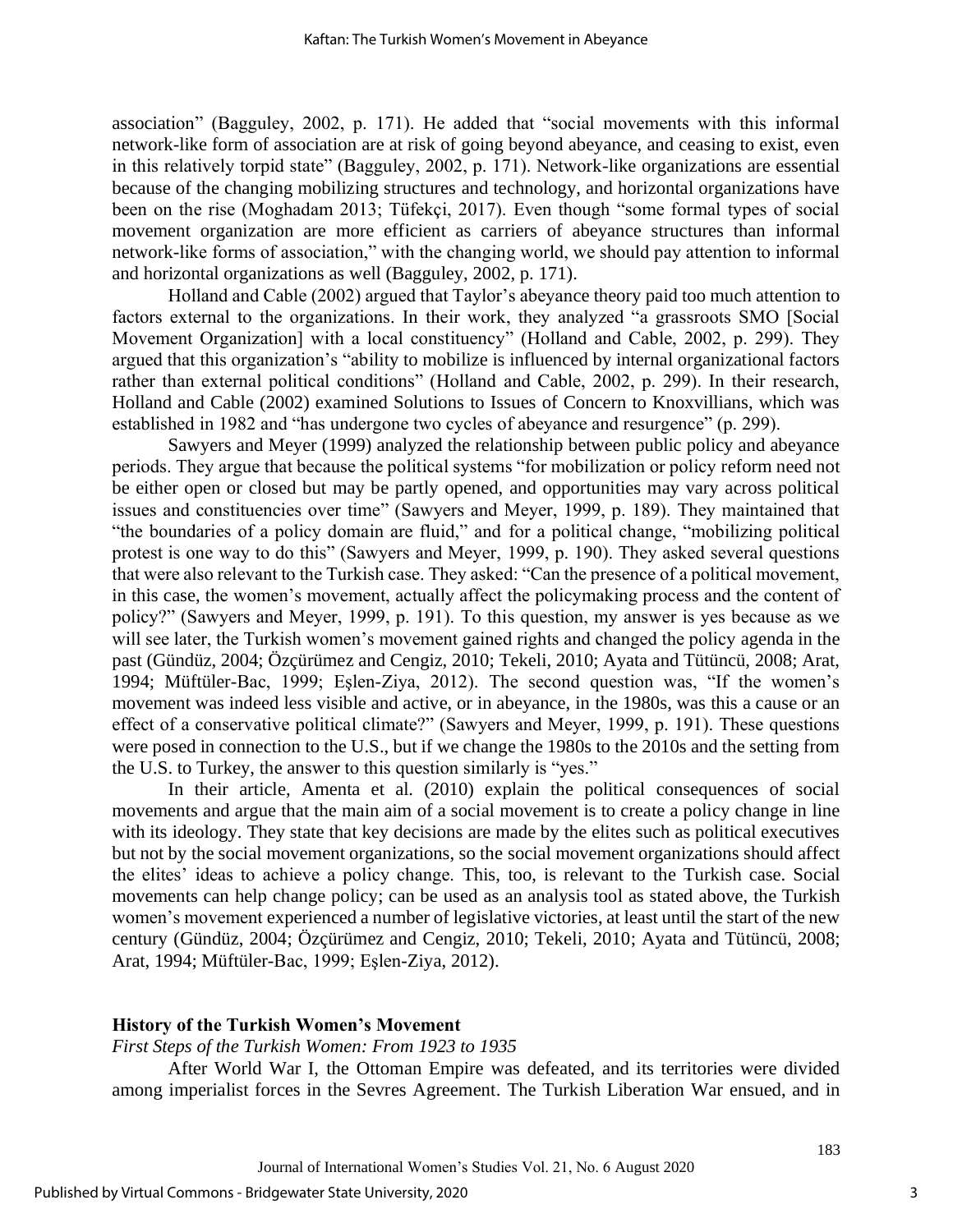1923, the Republic of Turkey was established by Mustafa Kemal Atatürk. The first years of the Republic saw the introduction of family law, election law, penal law, and civil law (Safarian 2007:149). Atatürk aimed to empower women with the new laws that passed, a view that was evident from the speeches he made. In 1926, "women received equal rights with men by law," and this law "banned polygyny, çarşaf, and marriage before 18." (Safarian, 2007, p. 151) 2 . Subsequently, "in 1927, women were allowed to work at state-run institutions" and "in 1928, female teachers' college opened" (Safarian, 2007, p. 151). White (2003) defined this period as the state feminist period: "male-dominated state that made women's equality in the public sphere a national policy" (p.145). According to White (2003), these reforms were only effective for Istanbul elites., or "a bourgeois, urban women" (White, 2003, p. 145). White criticized state feminism because it "was concerned primarily with women's public emancipation but little concerned with their private lives as women" (p.147). In this state feminist era, there were several attempts to establish independent women's organizations and even a political party. For example, Nezihe Muhittin tried to establish "a political party campaigning only to obtain women's right to vote and be elected," but the government of the 1920s did not give permission to establish the party (Diner and Toktaş, 2010, p. 44; Arat, 2000, p. 111).

By the 1930s, the Turkish Women's Union was established, and it collaborated with the International Alliance of Women for Suffrage and Equal Citizenship (Libal, 2008, p. 32). Criticisms of the group focused on the purportedly divisive nature of the elite women's organizations, as these organizations were "distracting from concerns of the majority of women in Turkish society" (Libal, 2008, p. 32 in Baltacıoğlu). Although there was some criticism, in 1935, the Turkish Women's Union hosted an international "Congress of Feminism in Turkey" and "issued a declaration against the rising threat of Nazism" (White, 2003, p. 155). The Turkish Women's Union was very effective, and through its efforts, Turkish women gained their suffrage rights in 1934, just before the International Congress.

After gaining suffrage rights for Turkish women, however, the Turkish Women's Union dissolved itself because of external threats. White (2003) stated that "state elites were displeased, particularly since Turkey was attempting to stay neutral in international affairs, and closed the Federation, arguing that, since the Republic had given women all their rights, there was no longer any reason for women to organize" (p. 155, in Arat, 1997). However, Libal (2008) argued that "the TWU [Turkish Women's Union] struggled to find a space between the IAW's [International Alliance of Women for Suffrage and Equal Citizenship] deeply pacifist platform and its own government's nationalizing projects" (p. 40, in Toprak, 1986). Moreover, Libal (2008) stated that the organization "voted to dissolve because their goal of achieving political rights for women had been realized" (p. 44, in New York Times, 1935). Women in that organization continued "their work as members of charitable organizations of the ruling Republican People's Party" (Libal, 2008, p. 44).

The first wave in the Turkish women's movement thus ended with the closure of the Turkish Women's Union, and the Turkish women's movement went into the first abeyance cycle. Verta Taylor (1989) stated that the American women's movement "reached a stage of mass mobilization between 1900 and 1920 and declined after the passage of the suffrage amendment" (p.762). Here, we see that there is a fifteen-year lag between the American women's movement and the Turkish women's movement, but they both started their abeyance cycle because of the suffrage amendment.

<sup>2</sup> *Çarşaf* means burqa in Turkish.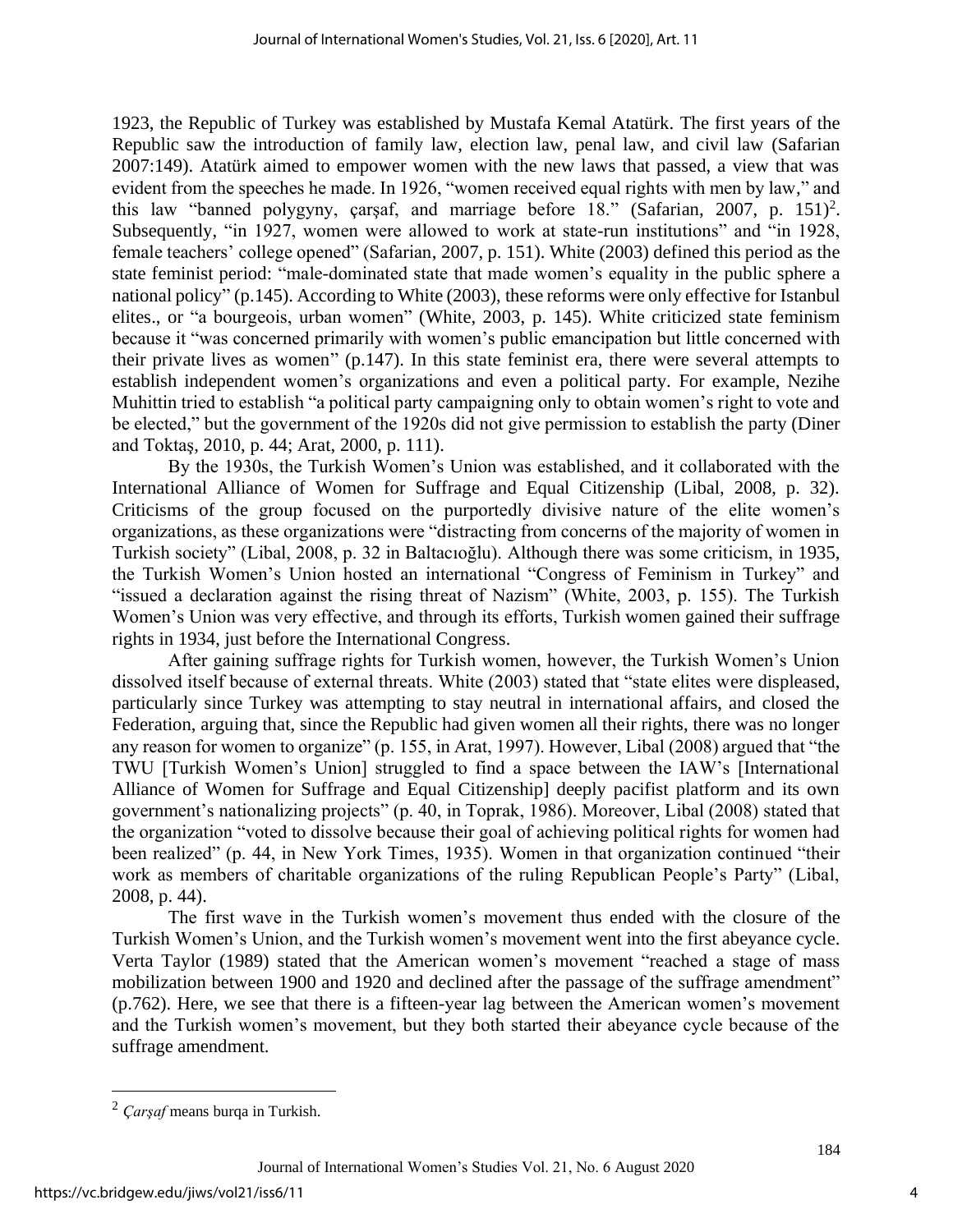#### *First Abeyance Period of the Turkish Women's Movement: From 1935 to the 1960s*

I argue in this article that the Turkish women's movement was in an abeyance period from 1935 to about 1960. During these years, there were no effective women's organizations in Turkey. According to Arat (1994: 243) stated "when the political system opened up after World War II, women's political activism remained limited," and "women's associations were mostly philanthropic or professional associations." In their article, Özçürümez and Cengiz (2011) provide some examples of the organizations which were active during this period and the years they were formed: the Turkish Association of University Women (1949), the Society for the Protection of the Rights of Women (1967), and The Society of Mothers (1953) (Özçürümez and Cengiz, 2011, p. 23-24). A characteristic of the organizations was a focus on promoting on Kemalist values and good motherhood (Kılıç, 1998).

Political events and changes in the political opportunity structures are relevant to the evolution of the Turkish women's movement. Mustafa Kemal Atatürk died in November 1938 and was replaced by Ismet Inonu as president, which signaled a change in the leadership. Secondly, in 1939, the Second World War started, and although Turkey did not join the war, it affected Turkey negatively. According to Demirkırat (1991), an economic crisis emerged because, as a precaution, men were conscripted, and agricultural production suffered. Moreover, there were problems with Russia because Russia planned to invade Kars, a Turkish city that was bordering the USSR. Therefore, there were neither political opportunities nor mobilizing structures from 1935 to 1945.

After World War II, other problems started to dominate the Turkish political arena. Turkey was still a single-party republic, and that party was the Republican People's Party. In 1946, a new party was established, called the Democrat Party (DP) (Demirkırat, 1991), by Celal Bayar, Adnan Menderes, and two other former members of the Republican People's Party (Demirkırat, 1991). This party became the preferred party of religious fundamentalists and anti-Atatürk groups, ruling Turkey from the 1950s to 1960 when it was dissolved after the 1960 military coup (Demirkırat, 1991). Adnan Menderes was executed, and the military began ruling Turkey (Demirkırat, 1991).

#### *First Period of Resurgence in the Turkish Women's Movement: From the 1960s to the 1980s*

After the coup in 1960, the military replaced the old constitution with a new one. That codified the freedom of thought, speech, press, and communication (1961 Constitution). This period was also significant in modern Turkish history because the Turkish Left started to evolve, gaining much traction throughout Turkey. According to Arat (1994), "during the 1970s, when Turkish politics became increasingly fragmented and polarized, women were politicized along with men, but their political activism was restricted to some involvement in leftist groups" (p.243). Özçürümez and Cengiz (2011) analyzed a women's group, the Progressive Women's Association. According to their article, this association "was established in 1975 within the framework of the Turkish Communist Party" (Özçürümez and Cengiz, 2011, p. 20).

Even though the women's movement in Turkey started to pick up with other political fractions, it is hard to state that women's movement was the main feature of this period. Instead, this period is remembered and analyzed mostly in terms of student and labor protests, high inflation, coalition governments, and instability. The political opportunity structures changed very swiftly between left and right fractions. Women's organizations were mostly identified with left fractions and parties such as the Republican People's Party, the Turkish Communist Party, and the Revolutionary Left. This period came to a halt with the 1980 military coup, after which all organizations in Turkey were banned. The ban included women's organizations, leftist organizations, and Islamic organizations. In 1982, a new constitution was written under the close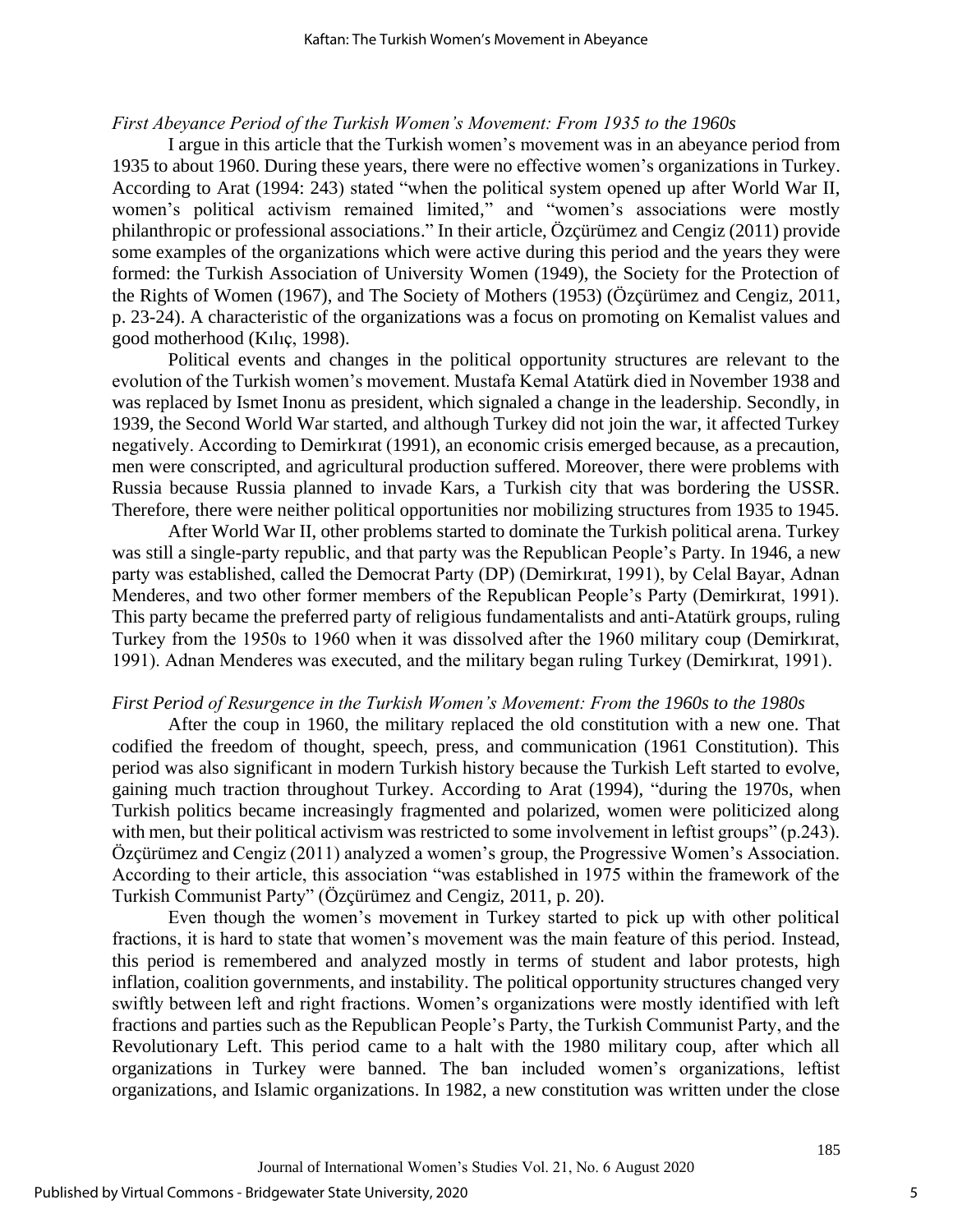supervision of the military elites, and it "aimed to curb demands from civil society" (Arat, 1994, p. 243). With the new constitution, "a new paradigm" and "a new discourse" emerged in politics in 1983 (Arat, 1994, p. 243).

It was during this period that the second wave feminism started to emerge, albeit very slowly. As Özçürümez and Cengiz (2011) stated, "second wave feminism is affiliated with the spirit of 1968, forming the theoretical base of the new women's movement" (p.23). Moreover, with the effect of student and labor movements, "the pre-1980 era" was "dominated by secularist and Marxist women's associations" as we observe in Turkey (Özçürümez and Cengiz, 2011, p. 23).

#### **Modern Turkish Women's Movement**

*The Second and Third Wave Feminism in Turkey: From 1980s to 2010s*

After the 1980 coup, Turkish civic life and civil society were abolished by the military government (12 Mart: İhtilalin Pençesinde Demokrasi, 1994). Although the military government closed down all of the associations in Turkey, this did not stop the Turkish women's movement (Eşim and Cindoğlu, 1999). Diner and Toktaş (2010) argued that "the rise of the women's movement in this period was partly due to the opportunities presented by the imprisonment of many male activists and leaders of the leftist organizations" (p.45). According to Arat (1994: 242), "women who were politicized in the 1980s did not seek opportunity and power through parties and regular elections, but rather organized in small groups and joined together through collective campaigns to create a more democratic society," adding that "women helped resurrect civil society and thus contributed to a transition to a political democracy as well as a democratic society." Feminists "encouraged women to claim their sexuality," and they enhanced "women's respectability as individuals, rather than as mothers or sisters" (Arat, 1994, p. 244). Elsewhere Arat (2000), explains that feminists realized that the main problem of the Turkish women was the "substantive equality beyond formal equality" (p. 113).

There were also problems among different women's organizations because Islamist, feminist, and Kemalist women's organizations emerged after the 1980s. According to Arat (2000), the "fundamental cleavage among the women of this period was between secular and Islamist women" (p. 113), and Özçetin (2009) explains that "the modernist conception regards the headscarf as a sign of 'backwardness' and 'uncivilizedness'" (p. 106). According to Özçetin (2009), "the most salient challenge to secularism came in the 1980s with the reemergence of Islam as a political force, especially with the influence of the fundamentalist Iranian Revolution" (p. 109). At this time, the women who were wearing headscarves were becoming more urbanized and educated. In 1985, the ban on headscarves was lifted in the universities because the number of religious women increased in the universities as political Islam spread, only to be banned again in 1989 because it became a religious and a political symbol for the religious women (Özçetin, 2009, p. 110-11). The headscarf debate ended in 2008 when the pro-Islamic Justice and Development Party lifted the ban in universities.

The Islamist women's movement in Turkey began in the 1990s with the rise of Islamic parties such as the Welfare Party. According to Özçetin (2009: 112), the main aim of the Islamist women's movement in Turkey was "to break the perception of the headscarf as a symbol of Islamist movements as well as to demand their differences as being religious." The women in this movement did not identify as feminists because they thought it aligned with secularism or they perceived feminism in pejorative terms (Özçetin, 2009, p. 112).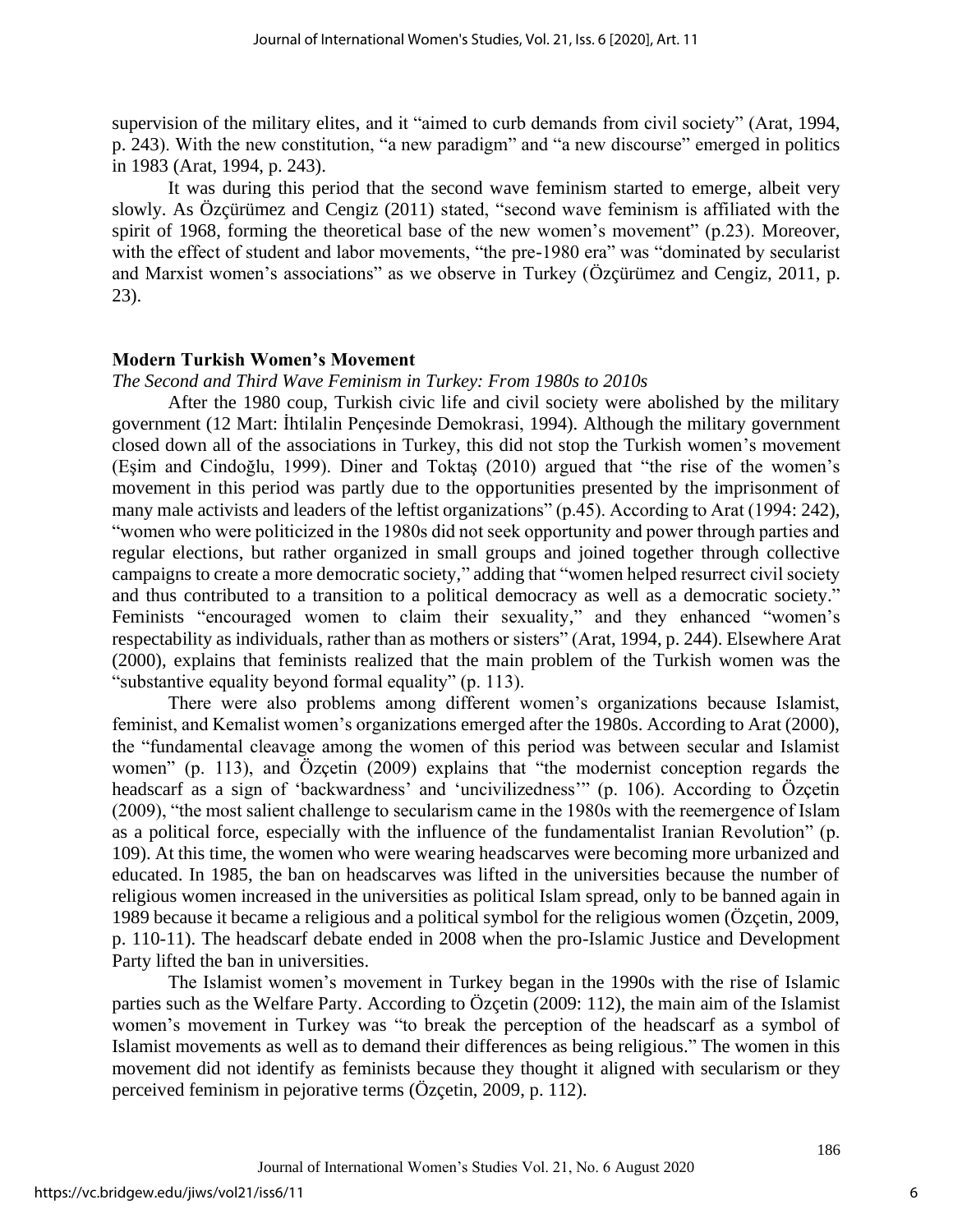The motherhood frame and Kurdish identity were also areas of discussion. Carreon and Moghadam (2015) define maternalist frame as the "elements of motherhood, mothering, and maternal identities deployed to evoke meanings within a given context and elicit participation and/or support of collective action" (p. 19). An example they provide is the emergence of Saturday Mothers, who "held weekly vigils in central Istanbul demanding that the authorities account for the disappearances and deaths of their loved ones" (Carreon and Moghadam, 2015, p. 22). The Saturday Mothers have experienced police harassment from time to time. For example, Diner and Toktaş (2010) stated that in 1998, "the police prevented the group from gathering at their usual meeting place and took some of them into custody" (p. 48). Nevertheless, they were still active in 2018.

The Kurdish women's movement began in the Southeast region of Turkey. Even though the Kurdish party had representatives in the parliament, with a balanced number of women and men, it was not sufficient to create a large momentum. Firstly, "the environment of violence and insecurity increased the vulnerability of Kurdish women in the region" (Diner and Toktaş, 2010, p. 48). Secondly, if these Kurdish women joined some kinds of demonstrations or organizations, those organizations were closed, and these women were imprisoned (Diner and Toktaş, 2010, p. 48).

In summary, although we can observe the rise of feminism after the 1980 coup, problems emerged among the women's groups: contention between the women's groups and the state, especially after the election of the Justice and Development Party, disagreements across different women's groups, and the vulnerability of the Kurdish women.

### *Campaigns and Protests Organized by Turkish Women's Movement: From the 1980s to the 2010s Petition Campaigns in late 1980s and the 1990s*

In describing campaigns and activities that women's organizations launched in Turkey, Arat includes a 1986 petition campaign in Ankara and Istanbul when the government did not implement the UN Convention on the Elimination of All Forms of Discrimination against Women (CEDAW) (Arat, 1994, p. 244). Turkey had signed CEDAW the previous year, but the application (or lack thereof) of this convention was a cause of concern for the women's organizations (Arat, 1994, p. 245).

Both Arat (1994) and Tekeli (2010) discuss the campaign against wife battering and other forms of violence against women, launched in 1987. The women's groups organized "a march and a festival, publications and a temporary museum" (Arat, 1994, p. 245). This campaign had been launched because a state judge had refused to grant a divorce to a woman, "mother of three children and pregnant with a fourth, who was regularly beaten by her husband" (Arat, 1994, p. 245; Tekeli, 2010, p. 121). Although "only 3000 women marched on the streets of Istanbul on 17th May 1987," public opinion was alerted to the problem (Tekeli, 2010, p. 121). Tekeli writes that the campaign led to more press coverage.

In 1989, a campaign against sexual harassment was launched by women's organizations in Turkey. Arat (2000) stated, "feminists drew attention to widespread sexual harassment that had not previously been expressed," and this was an important step because "sexuality became a public issue" (p. 117). In this campaign, "feminists sold purple ribbons in public places to encourage women to defend themselves against sexual harassment" (Arat, 2000, p. 117).

Another campaign was launched in support of prisoners who had gone on a hunger strike to protest the conditions in the state called the "black protest." The protest showed that feminists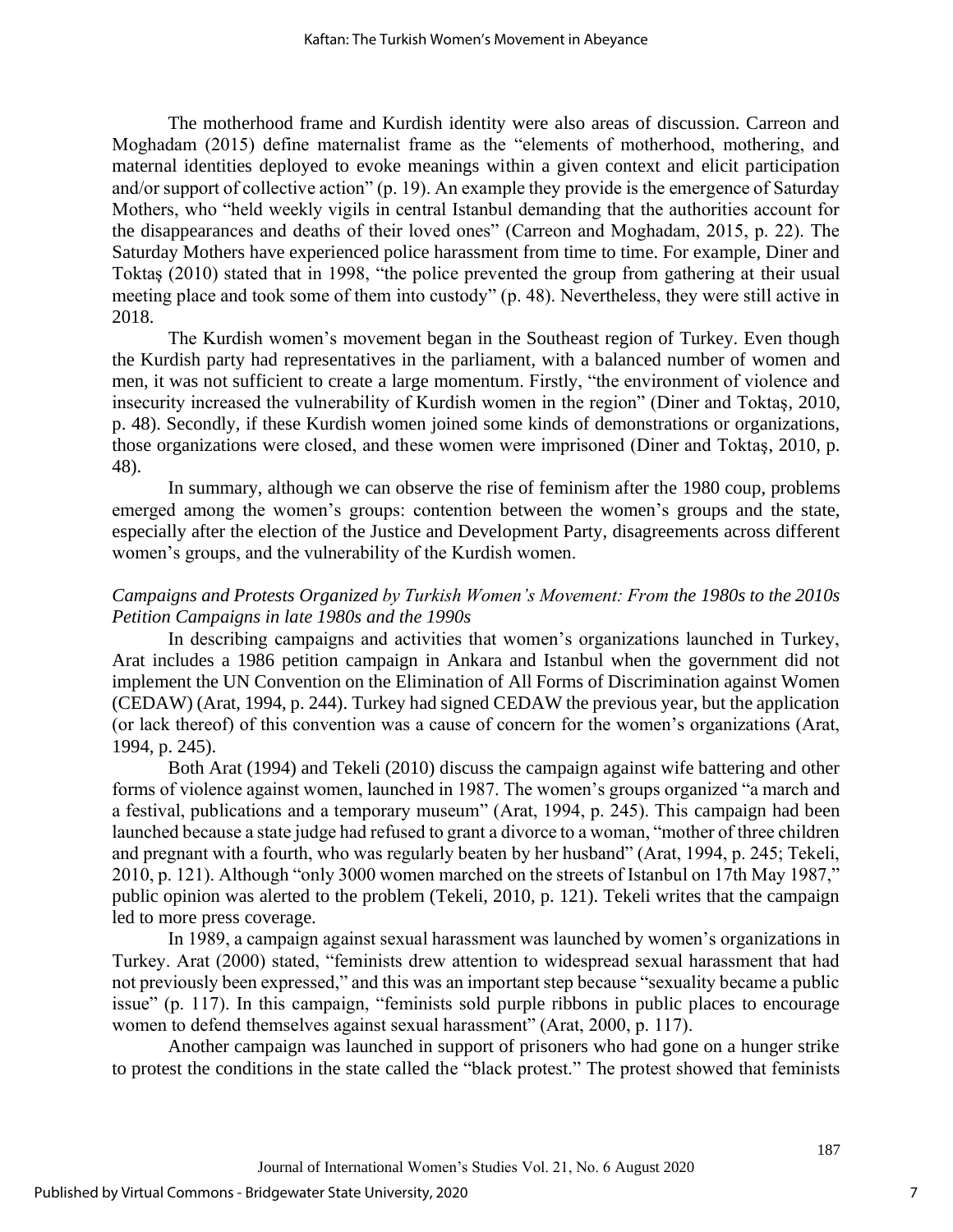could link their activism with human rights issues, with the result that "the women were duly placed under police supervision" (Arat, 1994, p. 245).

#### *a. Civil and Penal Law Amendments in 2002 and 2004*

The amendments to the civil and penal codes of 2002 and 2004 are regarded as significant for women's human rights, and they resulted from feminist activism. In these amendment processes, feminist activists worked together with women in political parties, as they realized the benefits of securing elite allies. Thus, they worked to connect women MPs [Member of Parliament] with the women's movement. The "new Civil Code instituted the full equality of women and men in the family by ending the supremacy of the husband over the wife" (Ayata and Tütüncü, 2008, p. 468). The first amendment was to change 'wife' and 'husband' with 'spouses.' The new Civil Code also adopted a property regime providing for "equal division of property acquired during marriage" upon divorce, unless the couple chooses another regime, "namely division of property, division of shared property and joint property regime" (Ayata and Tütüncü, 2008, p. 470). In another achievement, the husband lost his privileged status as 'head of the household' (Tekeli, 2010, p. 121). However, both this amendment and the property division amendment would be valid only for couples and families who got married after January 2002 with the result that 17 million women were excluded from this law because they were married before January 2002 (Tekeli, 2010, p. 122).

The penal code amendments were more difficult, but feminists pursued reform. Women's group launched the 'Campaign for the Reform of the Turkish Penal Code from a Gender Perspective' to create awareness and mobilize women (Ayata and Tütüncü, 2008, p. 471). In the old Turkish Penal Code, women and men had different punishments for adultery, and women groups argued that "any law penalizing adultery would only serve to punish and control the sexuality of women" (Ayata and Tütüncü, 2008, p. 472). Feminists also took on honor killings and virginity controls. Honor killings were that defined very vaguely in the law, with the result that many perpetrators escaped punishment (Tekeli, 2010, p. 122; Ayata and Tütüncü, 2008, p. 472; Gündüz, 2004, p. 123). Virginity tests meant for "single female job seekers in the public sector" (Tekeli, 2010, p. 121). The Turkish women's movement was firmly against both as they were the manifestation of Turkish patriarchy (Eşlen-Ziya, 2012, p. 130).

*b. The Second Abeyance Cycle in Turkish Women's Movement: From the 2010s onwards* According to Müftüler-Bac (1999), there are four main oppression agents of Turkish women (p. 305-8): the Mediterranean culture, Islam, Kemalism, and the Leftist ideology. The Mediterranean culture is defined as "the machismo tradition that one can come across to varying degrees in all Eastern Mediterranean societies" (p. 305). Moghadam (2003: 118-9) also described the "honor-shame complex" of the Mediterranean region. According to this culture, "family structure is based on male superiority and female inferiority, which is reproduced by women themselves as mothers and mothers-in-law" (Müftüler-Bac, 1999, p. 305; Kandiyoti, 1987, p. 327). The Mediterranean described by those scholars is persistent in Turkish society; for example, in 2014, President Erdogan stated, "Women and men cannot be equal, it is against their creation" (BBC, 2014). According to Müftüler-Bac (1999), "Islam divides the world into two, the public sphere that belongs to men, and the private sphere, the domain of domesticity that belongs to women. The two do not mix" (p. 306). With the rise of political Islam and the power of the Justice and Development Party, the valorization of masculinity increased in Turkey. I argue that it forced the Turkish women's movement into abeyance.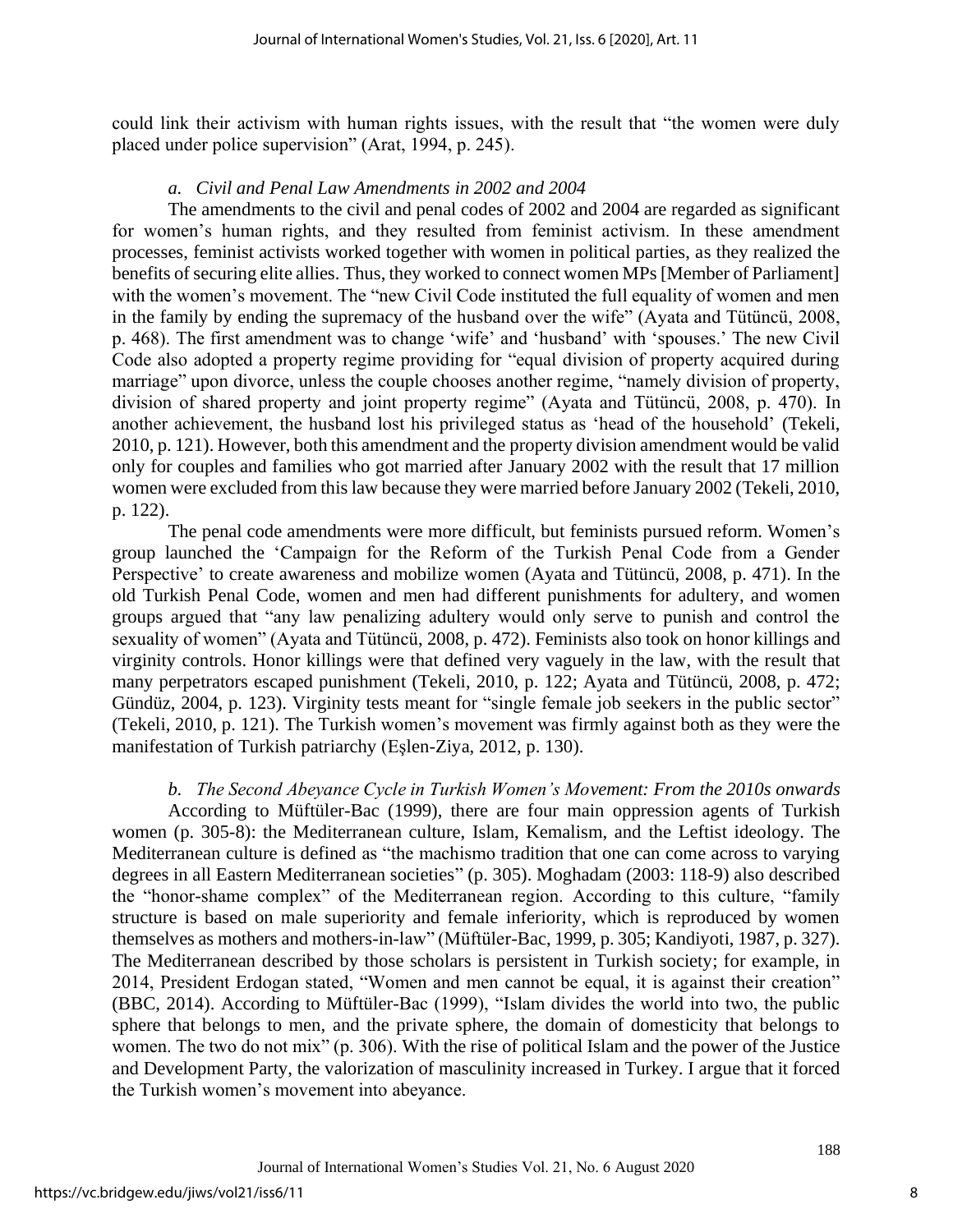According to the Pew Research Center's research in 2008, in Turkey, religion is vital (94%) (Pew Research Center, 2008). For example, the old minister of education, Hüseyin Çelik, stated, "yesterday, a game show presenter wore such a dress, it cannot be accepted. We have not involved anybody's life, but this is excess. It cannot be accepted in the world" (Hürriyet, 2013). This shows the mindset of the government in Turkey against women. Women should wear clothes which are socially acceptable such as clothes without cleavage or with a headscarf. Moreover, two other artists in Turkey who are known to be close to the government stated, "Being a slave [to men] is in the creation [nature] of women" and "You shouldn't shout if you wear a short skirt, if you get naked and get raped by people who are perverted by the secularist system" (Birgün, 2015). The first quote was from Uğur Işılak who composed a song for the election campaign of President Erdogan and after President Erdogan's election, served as a Member of Parliament from the Justice and Development Party.

Islam and the rise of Islam is the biggest obstacle for the Turkish women's movement in Turkey. The rise of Islamism and the single party pro-Islamic government created a partially closed opportunity structure for the women in Turkey. The women's movement had difficulty finding equality champions and strategic male partners to convey women's interests within parliamentary debates, because "a religious right party was in power," and because "women's groups were 'faced with a dramatic backlash' from government authorities, including the new Minister of Justice, who repeatedly rejected the appointment demands of actors in the women's movement" (Ayata and Tütüncü, 2008, p. 467 in New Ways). I attribute the present abeyance period in Turkey to the institutionalization of the AKP and its Islamic ideology. In the new political environment, opportunity structures are foreclosed elite political allies for feminist goals are elusive.

Although the Justice and Development Party came to power in 2002, this second cycle of abeyance started after 2010, when the Justice and Development Party changed its stance. With each election cycle in the new century, the Justice and Development Party won more significant percentages of votes. For example, in 2007, the Justice and Development Party won nearly half of the votes (Habertürk, 2007), even though the party was becoming illiberal and repressive. My argument is that when the Justice and Development Party realized that their votes were increasing regardless of their political and social positions, they could become more repressive toward social movements in Turkey. In this new context, the feminist movement went into abeyance.

In the Müftüler-Bac (1999), she argued that Kemalism could be seen as an oppression agent (p. 307). For the second abeyance period, this paper disagrees that Kemalism is an oppression agent because Kemalism had liberated women by abolishing the Islamic marriage rules, which favored male dominance, and emancipated women by helping them to gain electoral rights. However, for religious women, Kemalism created an obstacle, and it delayed the integration of religious women into society.

For the last component, Müftüler-Bac (1999) stated the Leftist ideology was an oppression agent (p. 307). She said that "Turkish Left took upon itself the liberation of all the Turkish people, and it did not handle women as a separate category" (Müftüler-Bac, 1999, p. 307). There are different approaches to the Leftist ideology in the literature. Tekeli (2010) argued that Progressive Women's Organization "questioned the 'official ideology' of the state regarding the 'full equality claim, these women were not acting as feminists; in fact, they were 'anti-feminists' in their outlook" (p. 120). Arat (1994) stated that "women were politicized along with men," and she criticized that the women's only involvement was in the leftist groups (p. 243). Özçürümez and Cengiz (2011) also analyzed Progressive Women's Association/Progressive Women's Organization, and they stated, "the founding members and the leadership mostly included female,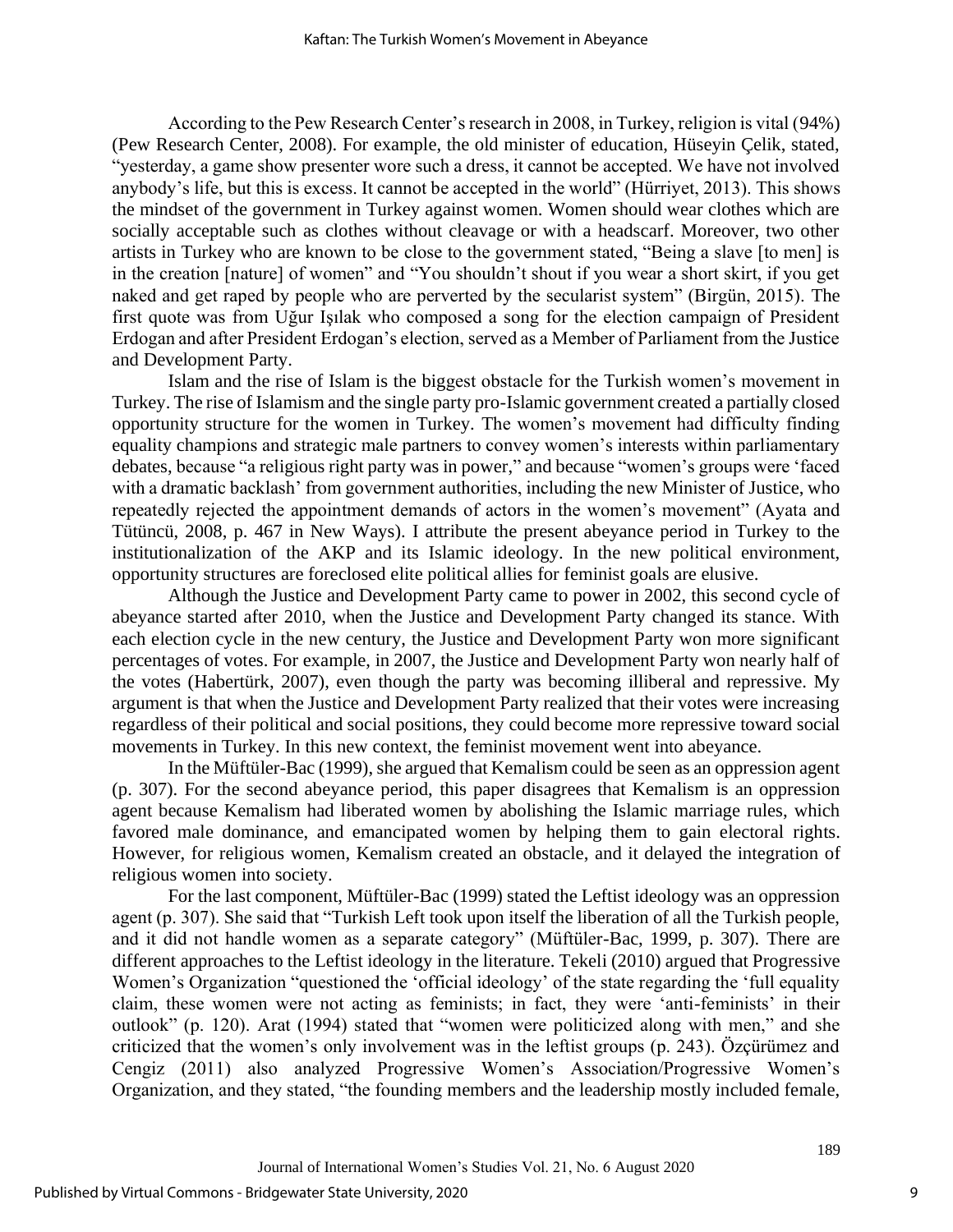leftist-oriented laborers from both lower-middle and middle classes" (p. 24). However, they also criticized the Progressive Women's Association because "the establishment of Progressive Women's Association was not directly linked to 'the woman question.'" As the literature shows, Leftist ideology has mixed effects on the abeyance of the Turkish women's movement. Firstly, it had a mobilizing effect on women in the 1970s, but this mobilization was only for lower-middleclass and middle-class women because this organization focused on Marxism and communism rather than women. Secondly, the leftist ideology created false consciousness for the women in Turkey as they felt that they were active during the 1970s, but their actions did not create policy changes because the leftist organizations have never become the ruling parties.

This paper also argues that mobilizing structures have changed in Turkey. In her book, Tüfekçi (2017) argued the mobilizing structures are changing in the world. For example, in the past, formal organizations and vertical organizations were commonplace, and these organizations had an official leader, offices, and an executive body (Tüfekçi, 2017). According to Tüfekçi (2017), "the formal organizations constituting the movement were bolstered by the informal ties" in the civil rights movement in the US (p. 65). However, nowadays, "digital tools have made this work much easier to undertake and to organize in a more horizontal and egalitarian manner" (Tüfekçi, 2017, p. 50). These arguments of Tüfekçi (2017) can also be used for the Turkish women's movements and the changing mobilizing structures. Not all, but some of the Turkish women organizations are only using social media for communication. They do not have a formal body, and they are only active in events. The lack of formal mobilizing structures can create abeyance in the movement because there is no leader and no ability to negotiate. If there is no negotiation, there is no policy change, and this directly affects the women's movement in Turkey.

#### **Conclusions**

This article examined the Turkish women's movement and its abeyance cycles from 1923 to 2017. The first part of the paper gave information about the history of the Turkish women's movement and then it explained the first abeyance period in the Turkish women's movement which was from 1935 to the 1960s. In this period, the reasons of the abeyance were related with the world conjunction and the internal politics of Turkey. In those years, the Turkish Republic was still being constructed, and the republic was trying to be more democratic by changing its party system. So, some of the reasons for the first abeyance cycle might be irrelevant for the second abeyance cycle. This paper identified four cultural reasons for the second abeyance cycle which started in the 2010s. This article also identified other reasons such as the changes in mobilizing structures and the hardship of finding allies in the parliament.

To sum up, the Turkish women's movement had been in abeyance before, and it is in abeyance now. Turkish women could break this cycle if there were a change in the mindset of government or if there were changes in the cultural norms.

**Acknowledgements:** This paper was originally written for Dr. Valentine Moghadam's course on Gender and Social Movements (SOCL 7225) at Northeastern University. I thank Dr. Valentine Moghadam for her helpful comments. I also thank Social PoliTea meeting at Northeastern University and the anonymous reviewers of the Journal of International Women's Studies.

10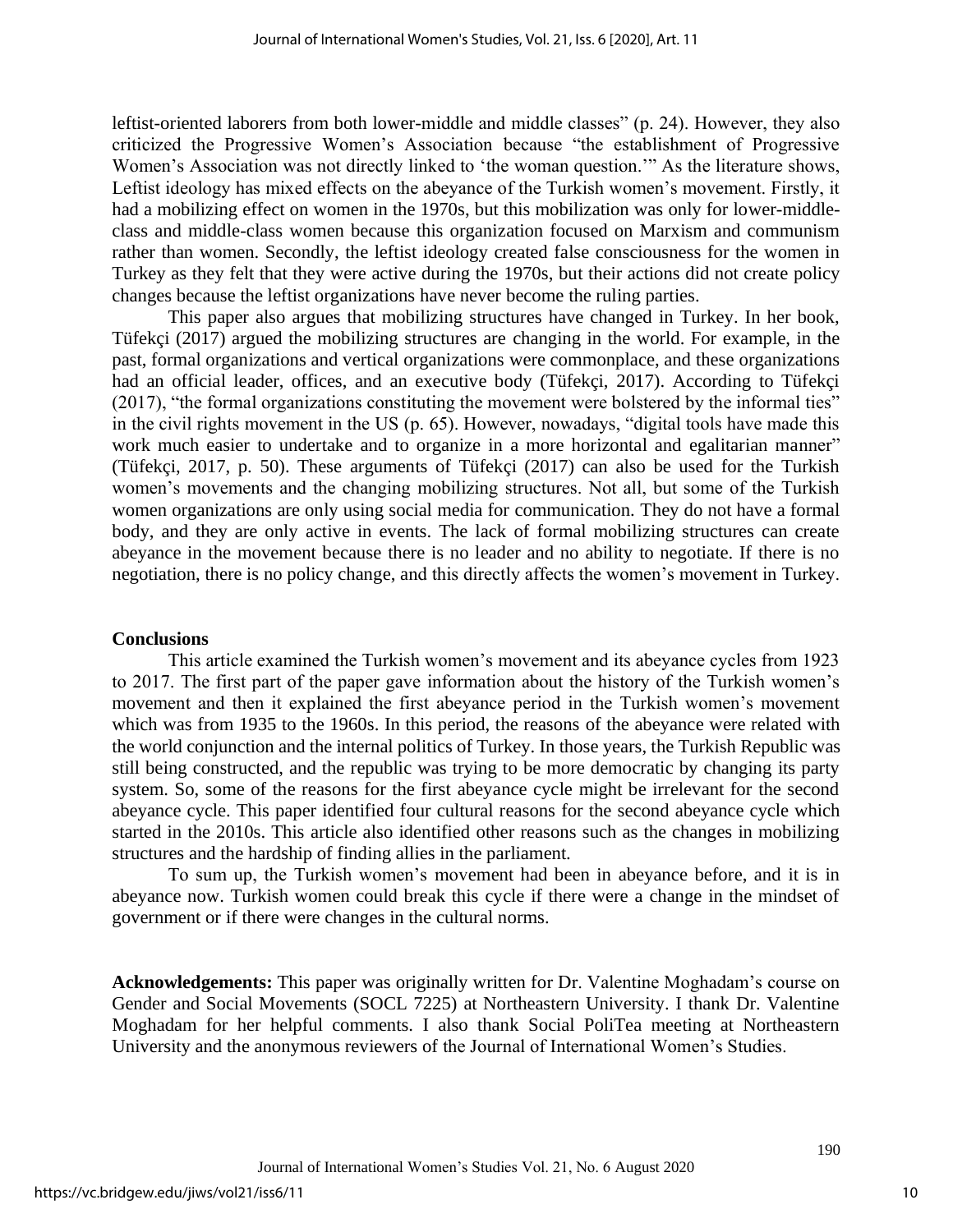### **References**

- 12 Mart: İhtilalin Pençesinde Demokrasi. (1994). *12 Mart: İhtilalin Pençesinde Demokrasi*. Retrieved November 25, 2017, from [https://www.youtube.com/watch?v=S-](https://www.youtube.com/watch?v=S-Hwh7mrZU0&list=PLhmrO_g3iBPLCT8ohyPra-DXJ0zoZRxDy)[Hwh7mrZU0&list=PLhmrO\\_g3iBPLCT8ohyPra-DXJ0zoZRxDy.](https://www.youtube.com/watch?v=S-Hwh7mrZU0&list=PLhmrO_g3iBPLCT8ohyPra-DXJ0zoZRxDy)
- Amenta, E., Caren, N., Chiarello, E., & Su, Y. (2010). The political consequences of social movements. *Annual Review of Sociology*, *36*(1), 287-307.
- Arat, Y. (1994). Toward a democratic society: The women's movement in Turkey in the 1980s. *Women's Studies International Forum*, *17*(2-3), 241-248.
- Arat, Y. (2000). From emancipation to liberation: The changing role of women in Turkey's public realm. *Journal of International Affairs*, *54*(1), 107-123.
- Ayata, A.G. and Tütüncü, F. (2008). Critical Acts without a critical mass: The substantive representation of women in the Turkish parliament. *Parliamentary Affairs*, *61*(3), 461- 475.
- Bagguley, P. (2002). Contemporary British Feminism: A social movement in abeyance? *Social Movement Studies*, *1*(2), 169-185.
- Balkan, S., Uysal, A.E., & Karpat, K.H. (Trans.). (n.d.). Constitution of the Turkish Republic. *The 1961 Turkish Constitution*. Retrieved May 25, 2017, from [http://www.anayasa.gen.tr/1961constitution-text.pdf.](http://www.anayasa.gen.tr/1961constitution-text.pdf)
- BBC. (2014). Erdogan: Kadın-Erkek eşitliği fıtrata ters. *BBC Türkçe*. Retrieved November 25, 2017, from [http://www.bbc.com/turkce/haberler/2014/11/141124\\_kadininfitrati\\_erdogan.](http://www.bbc.com/turkce/haberler/2014/11/141124_kadininfitrati_erdogan)
- Birgün Gazetesi. (2015). AKP zihniyetinin kadına bakışı: 12 yılda kim, ne dedi? *birgun.net*. Retrieved November 25, 2017, from [https://www.birgun.net/haber-detay/akp](https://www.birgun.net/haber-detay/akp-zihniyetinin-kadina-bakisi-12-yilda-kim-ne-dedi-83051.html)[zihniyetinin-kadina-bakisi-12-yilda-kim-ne-dedi-83051.html.](https://www.birgun.net/haber-detay/akp-zihniyetinin-kadina-bakisi-12-yilda-kim-ne-dedi-83051.html)
- Carreon, M.E., & Moghadam, V.M. (2015). "Resistance is fertile": Revisiting maternalist frames across cases of women's mobilization. *Women's Studies International Forum*, *51*, 19-30.
- Demirkırat Belgeseli. (1991) *Demirkırat: Bir Demokrasinin Doğuşu*. Retrieved November 25, 2017, from [https://www.youtube.com/watch?v=sBPfjeWbp9Q&list=PL19EshdPt3R80rux\\_vc](https://www.youtube.com/watch?v=sBPfjeWbp9Q&list=PL19EshdPt3R80rux_vc-tC_8QjvI4JyCM)[tC\\_8QjvI4JyCM.](https://www.youtube.com/watch?v=sBPfjeWbp9Q&list=PL19EshdPt3R80rux_vc-tC_8QjvI4JyCM)
- Diner, C., & Toktaş, Ş. (2010). Waves of feminism in Turkey: Kemalist, Islamist and Kurdish women's movements in an era of globalization. *Journal of Balkan and Near Eastern Studies*, *12*(1), 41-57.
- Eşim, S., & Cindoğlu, D. (1999). Women's organizations in 1990s Turkey: Predicaments and prospects. *Middle Eastern Studies*, *35*(1), 178-188.
- Eşlen-Ziya, H. (2012). Türk Ceza Kanunu değişiminde kadın aktivistler: Bir lobicilik hikayesi. *Sosyoloji Araştırmaları Dergisi*, *15*(1), 119-149.
- Gündüz, Z.Y. (2004). The women's movement in Turkey: From Tanzimat towards European Union membership. *Perceptions: Journal of International Affairs*, *9*(3), 113-134.
- Habertürk (2007). Genel Seçim 2007. *Habertürk*. Retrieved December 2, 2017, from [http://www.haberturk.com/secim2007.](http://www.haberturk.com/secim2007)
- Holland, L.L., & Cable, S. (2002). Reconceptualizing social movement abeyance: The role of internal processes and culture in cycles of movement abeyance and resurgence. *Sociological Focus*, *35*(3), 297-314.
- Hürriyet. (2013, October 08). Çelik'ten dekolte açıklaması. *Hürriyet*. Retrieved November 25, 2017, from [http://www.hurriyet.com.tr/celikten-dekolte-aciklamasi-24880396.](http://www.hurriyet.com.tr/celikten-dekolte-aciklamasi-24880396)